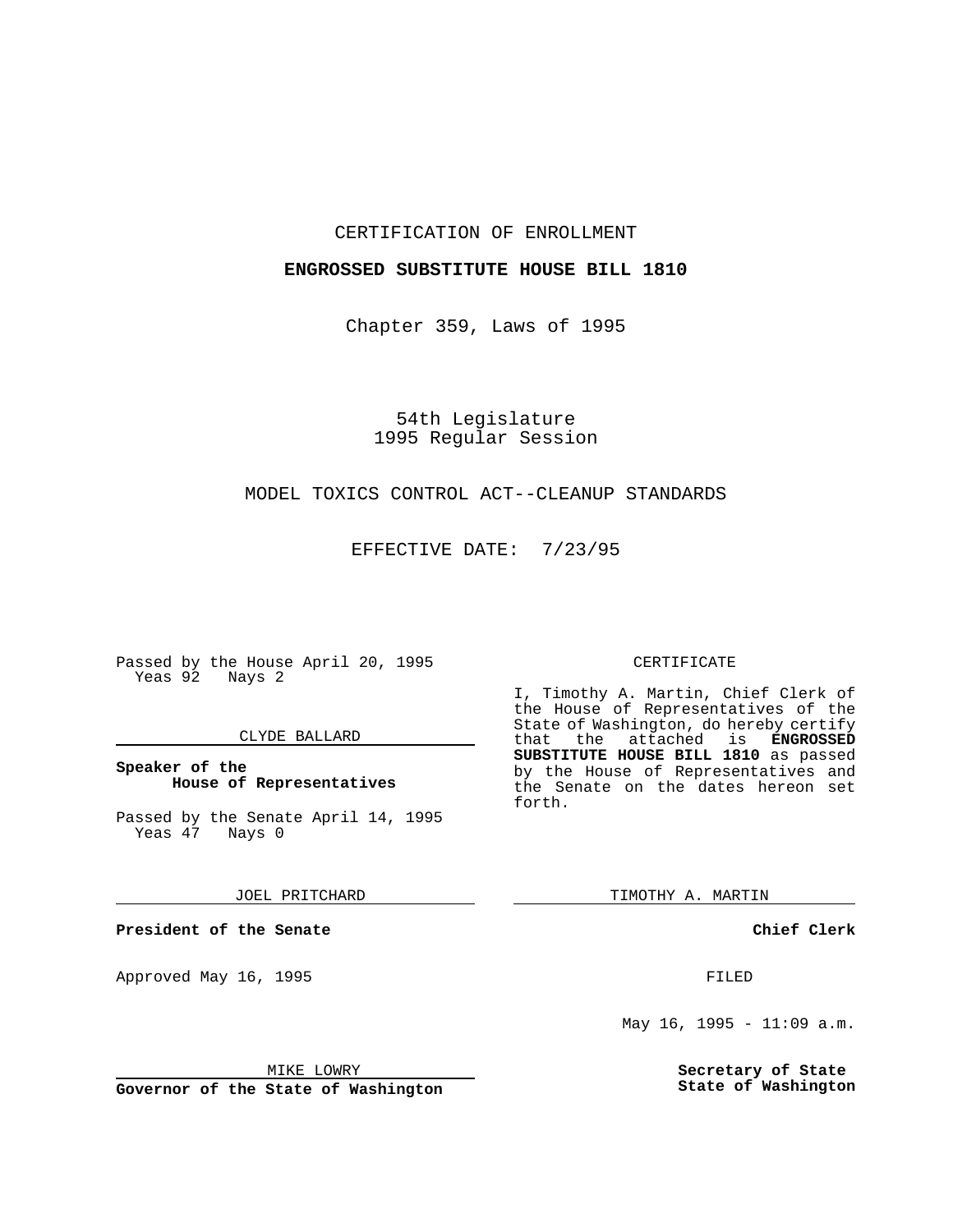# **ENGROSSED SUBSTITUTE HOUSE BILL 1810** \_\_\_\_\_\_\_\_\_\_\_\_\_\_\_\_\_\_\_\_\_\_\_\_\_\_\_\_\_\_\_\_\_\_\_\_\_\_\_\_\_\_\_\_\_\_\_

\_\_\_\_\_\_\_\_\_\_\_\_\_\_\_\_\_\_\_\_\_\_\_\_\_\_\_\_\_\_\_\_\_\_\_\_\_\_\_\_\_\_\_\_\_\_\_

AS AMENDED BY THE SENATE

Passed Legislature - 1995 Regular Session

#### **State of Washington 54th Legislature 1995 Regular Session**

**By** House Committee on Agriculture & Ecology (originally sponsored by Representatives Chandler, Honeyford, Thompson and L. Thomas)

Read first time 03/01/95.

1 AN ACT Relating to the authority of the state for cleanup standards 2 under the model toxics control act; creating new sections; and 3 providing an expiration date.

4 BE IT ENACTED BY THE LEGISLATURE OF THE STATE OF WASHINGTON:

 NEW SECTION. **Sec. 1.** (1) The department of ecology shall establish a policy advisory committee to provide advice to the legislature and the department on administrative and legislative actions to more effectively implement the model toxics control act, chapter 70.105D RCW. The committee shall consist of the following 10 members:

11 (a) Four legislative members selected as provided in subsection (2) 12 of this section;

13 (b) Four representatives of citizen and environmental 14 organizations;

15 (c) Four representatives of business, including two representatives 16 of small business and two representatives of large business;

17 (d) One representative of counties;

18 (e) One representative of cities;

19 (f) One representative of ports;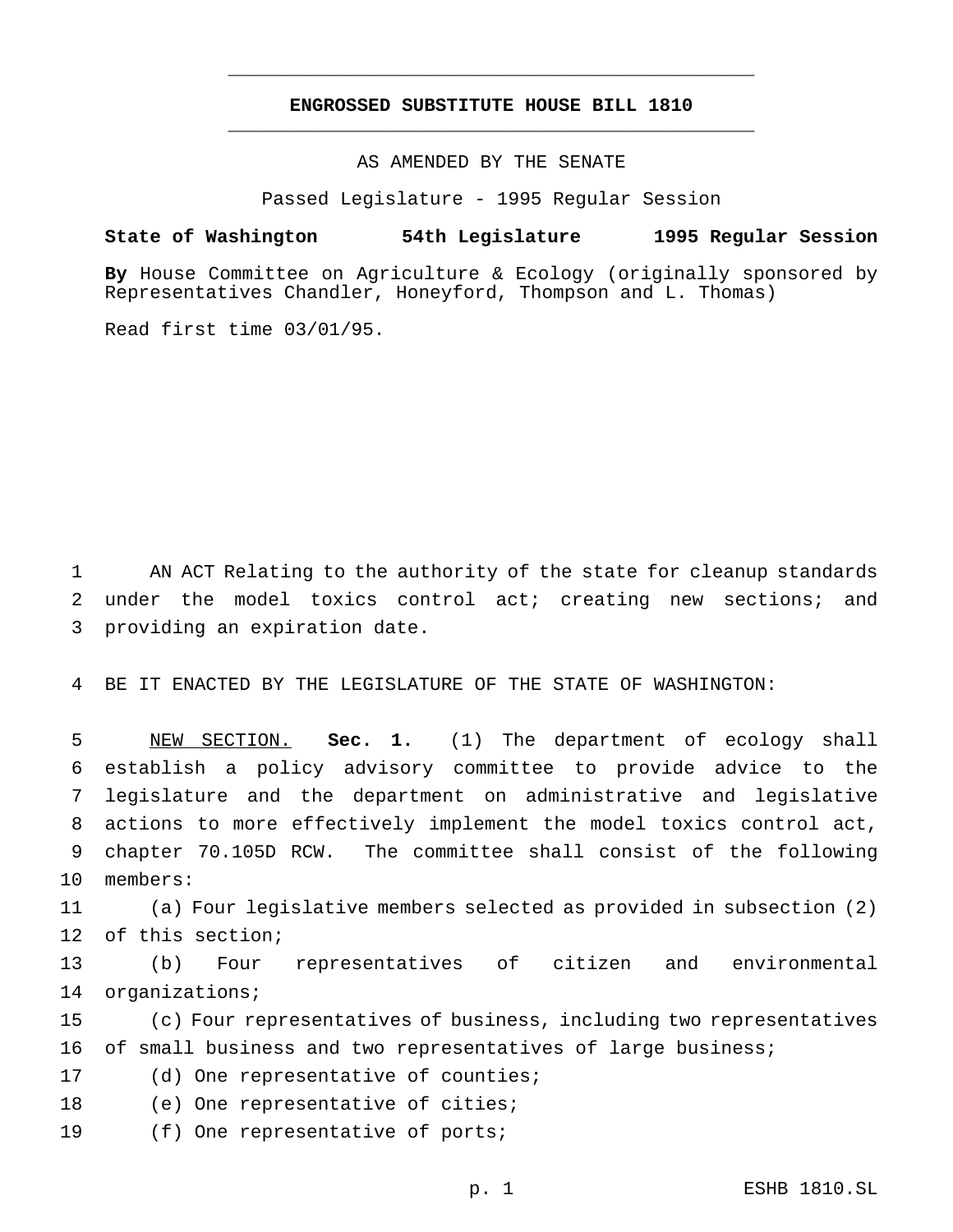(g) One member of the scientific advisory board created under RCW 70.105D.030(4);

 (h) One representative of an environmental consulting firm engaged in the remediation of contaminated sites;

 (i) Not more than three additional members selected by the department from recommendations provided by the committee; and

 (j) The directors of the departments of ecology and health or their designees.

 (2) The president of the senate and the speaker of the house of representatives may each appoint one member from each major caucus in the senate and the house of representatives, respectively, to serve as members of the committee.

 (3) In making appointments under subsection (1) (b), (c), (d), (e), (f), (g), and (h) of this section, the department shall select from the lists of recommendations submitted by recognized regional or state-wide organizations representing the interests of that category.

 (4) The initial meeting of the committee shall be scheduled no later than August 1, 1995. At the initial meeting the members shall select a presiding officer and adopt procedures for carrying out their duties under sections 2 and 3 of this act. In conducting its review the committee shall, wherever possible, operate on a consensus basis and, when consensus is not possible to achieve, the committee should encourage the development of recommendations that are broadly supported within the committee. Where consensus is not achieved, other views within the committee shall be included in any reports required by sections 2 and 3 this act.

 (5) The committee may divide itself into subcommittees. The committee should seek input from people who are interested in its work and who will, in the committee's view, bring experience or technical or interdisciplinary insight to a thoughtful consideration of the issues before the committee.

 (6) The department shall provide staffing and other assistance to the committee, including facilitators from within or outside of state government if requested. Such assistance shall include information in response to reasonable requests from the committee, provided that the information is not protected by attorney-client privilege.

 (7) Legislative members of the committee shall be reimbursed for travel expenses as provided in RCW 44.04.120. If other members would not be able to participate in the committee's activities because of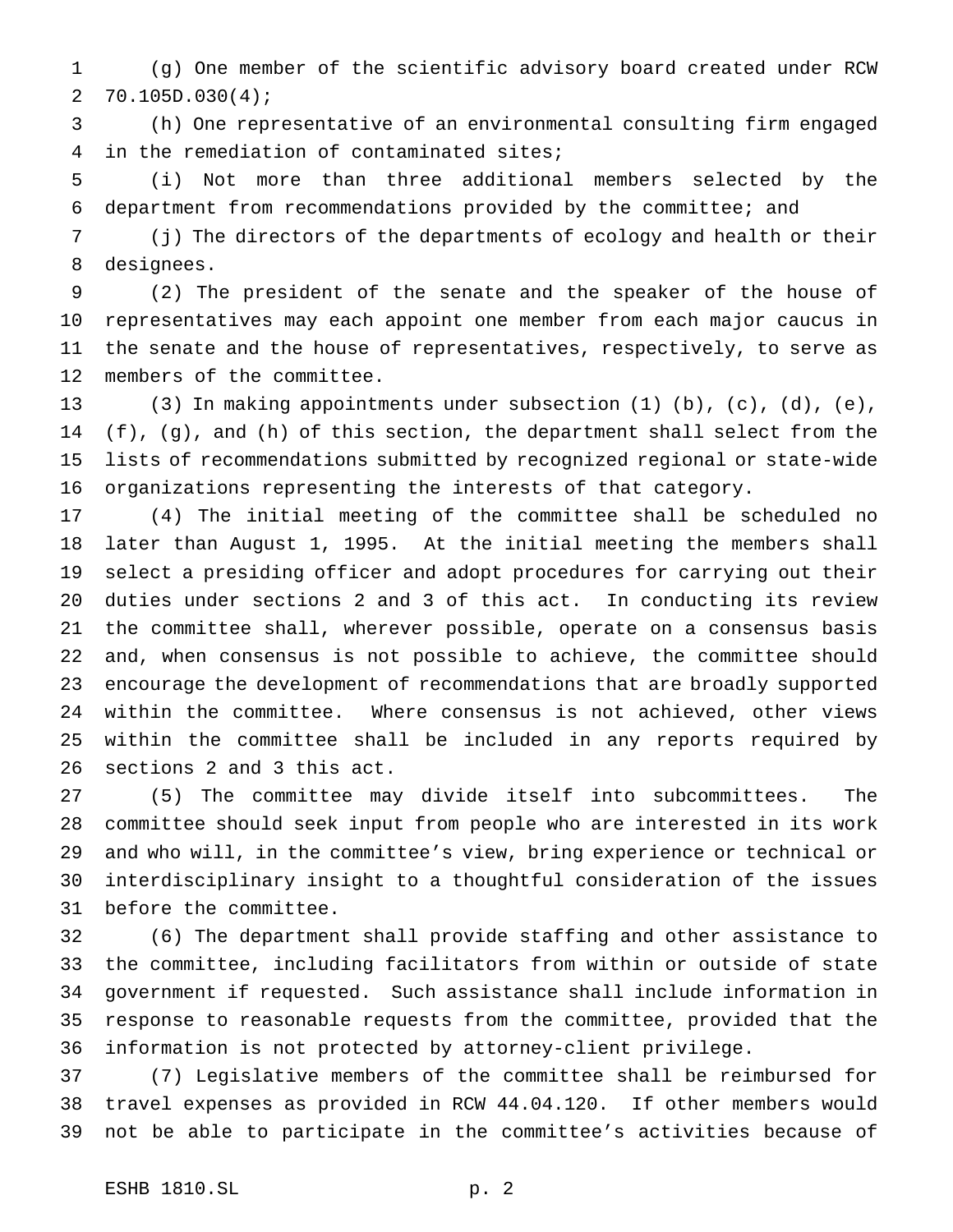travel expenses or other financial limitations on the ability to participate fully, the department shall certify the members as entitled to reimbursement for travel expenses as provided in RCW 43.03.050 and 43.03.060.

 (8) At the initial meeting attended by a committee member, the member shall identify the nature of his or her interest in the outcome of matters before the committee. This information shall include the type of organization to which the member belongs and the general nature of the membership and/or business interest of that organization. Thereafter, a committee member shall disclose any potential conflicts of interest or bias that subsequently arise or of which the committee member subsequently becomes aware. A member shall refrain from participating in any matter that the member for any reason cannot act fairly, objectively, and in the public interest with regard to that matter.

 NEW SECTION. **Sec. 2.** (1) The policy advisory committee shall review, provide advice, and develop recommendations on the following subjects, at a minimum:

 (a) Clean-up standards and clean-up levels, including the use of 20 site-specific risk assessment;

 (b) Policies, rules, and procedures, including the use of cost, current and future land use, and other criteria in the selection of clean-up remedies;

 (c) How the department carries out the clean-up program in practice, including training, and accountability for clean-up decisions and their implementation;

 (d) Improving the clean-up process to provide additional incentives 28 to potentially liable parties to fully and expeditiously fund cleanups;

 (e) The need for adoption of and recommended levels for ecologically based clean-up standards; and

(f) A review of the effectiveness of independent cleanups.

 (2) The committee shall begin meeting no later than August 1, 1995, to review the model toxics control act and its implementation to date. The committee is encouraged to submit recommendations on policies of state-wide or regional significance to the department at any point during its review. The committee shall submit a preliminary report not later than December 15, 1995, to the appropriate legislative committees, that identifies priority questions and issues that the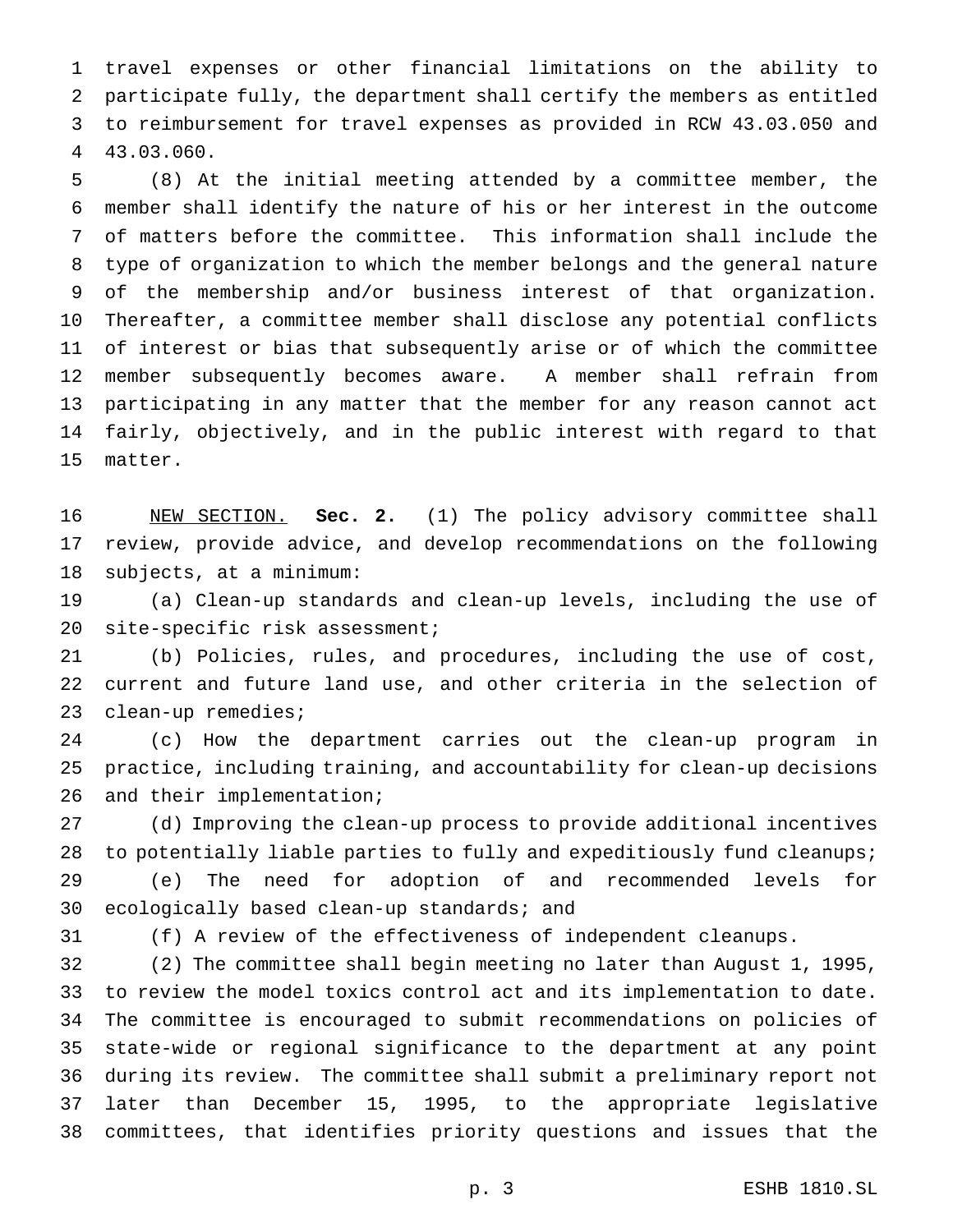committee intends to address. The preliminary report shall identify the schedule and approach planned for analyzing these priority issues. The committee shall develop a procedure to allow other interested parties to propose additional questions and issues for review. Any questions and issues the committee chooses to address shall be of regional or state-wide significance. It is not the intent that this committee become engaged in site-specific clean-up decisions at pilot projects or any other sites.

 (3) The committee shall submit a final report to the department and the appropriate legislative committees not later than December 15, 1996, on the priority issues it has identified for review. In addition to action recommendations, the final report may identify issues and priorities for further study, including a recommendation as to whether the committee should continue in existence.

 (4) The department shall assist the committee's review under this section by preparing case studies of a variety of site cleanups involving differing contaminants, quantities of contaminants, media affected, populations exposed, present and future land and resource uses, and other factors. The committee shall seek input from the affected community, potentially liable persons involved in the cleanup and other participants in the clean-up process at the site and include this input in the information included on the case study. The case studies, along with the other information gathered in the review, shall be used by the committee to provide advice and develop recommendations on the questions and issues addressed by the committee.

 NEW SECTION. **Sec. 3.** (1) Not later than October 1, 1995, the policy advisory committee shall select two pilot projects from a list of proposed pilot project sites provided by the department. The purpose of the pilot projects is to evaluate alternative methods for accomplishing faster, less-expensive, and an equally protective degree of cleanup at complex sites, within the framework provided by the model toxics control act and the rules adopted under the model toxics control act. Pilot projects shall comply with the model toxics control act and the rules adopted under the model toxics control act. Public participation in the clean-up process for these sites shall be as provided in such rules. In order to be eligible for a pilot project, a site shall be conducting remedial actions under an order, agreed order, or consent decree under the model toxics control act and there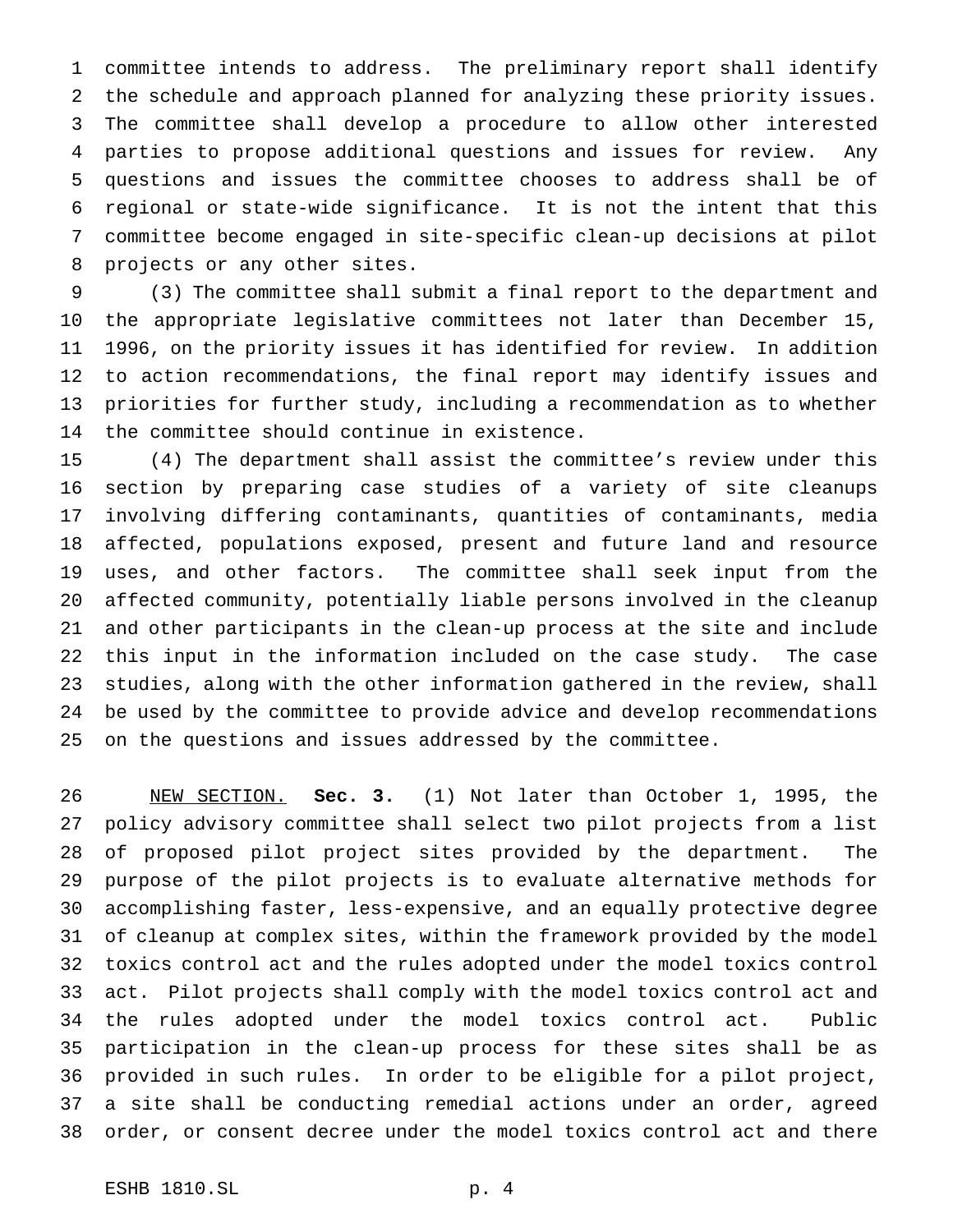shall not be significant opposition from the public potentially affected by the site. In addition, the following criteria shall be used by the department and the committee when recommending and selecting a site as a pilot project site:

 (a) The presence of multiple parties at the site and the willingness of these persons to participate in a pilot project;

 (b) The source of contamination at the site. Sites contaminated as a result of current or past industrial activities shall be given a 9 preference over other sites;

 (c) The stage of cleanup at the site. Sites that are in the process of preparing or for which there is recently completed a remedial investigation/feasibility study shall be given preference over other sites; and

 (d) The degree of community support for selecting a site as a pilot project site. To determine the degree of community support, the department shall first consult with interested community and environmental groups. Thereafter, before proposing a site as a pilot project the department shall issue a public notice identifying the site and seeking public comment on the potential for the site to be a pilot project site.

 (2) In the pilot projects the department shall include with the remedial investigation/feasibility study required under the model toxics control act any additional or alternative risk assessments or other analyses that potentially liable persons may wish to prepare at their expense for the purpose of exploration of improved methods to accomplish cleanup under the model toxics control act. The department shall provide technical assistance to identify an appropriate scope for such supplemental analyses, so that the analyses may prove useful in considering improvements to existing practices, policies, rules, and procedures. The department may establish a reasonable schedule for the preparation of any supplemental analyses. The preparation and evaluation of any supplemental analyses shall not result in a delay in remedial actions at the pilot sites. The analyses shall be included in the remedial investigation/feasibility study regardless of whether the department fully concurred in their scope. The department may simultaneously prepare or commission its own supplemental analyses at its own expense, as distinct from department-conducted or department-commissioned or contracted technical review of supplemental analyses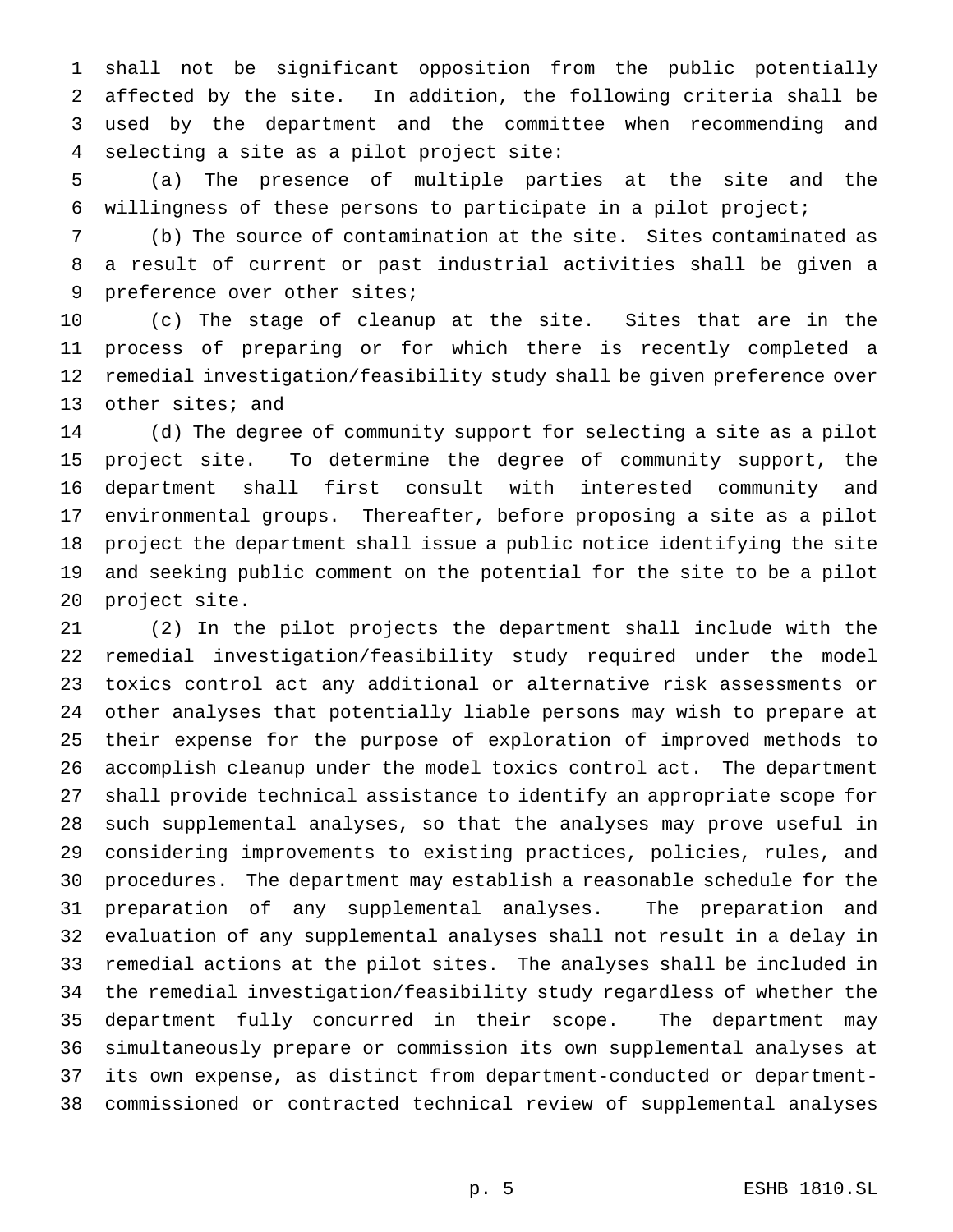prepared by potentially liable persons, which shall remain subject to cost recovery under the model toxics control act.

 (3) In consultation with the potentially liable persons and affected public for each site, the department's site managers shall to the fullest extent possible use the administrative principles set forth, for both the clean-up process and for clean-up standards, as well as other flexible tools available in the rules adopted under the model toxics control act.

 (4) In order to avoid misunderstanding and promote constructive dialogue, the public participation plan for each site shall be designed or revised to educate and involve the public on the nature of the pilot project, the specific issues being explored at the site, and the purpose and scope of any alternative or supplemental analyses.

 (5) The department shall prepare a report on each pilot project highlighting any policy issues raised as a result of the pilot project and providing a copy of the remedial investigation/feasibility study and any supplemental analyses and public comments received for each pilot project to the policy advisory committee. The report shall be submitted to the committee within ninety days after the comment period ends on the remedial investigation/feasibility study for that site. The department shall also keep the committee informed about decisions made regarding the pilot project sites and progress made in implementation of cleanup at these sites. The intent is for the committee to use the information acquired from the pilot projects to supplement other information used in developing policy recommendations under section 2 of this act. The department shall submit a status report to the policy advisory committee no later than March 31, 1996, including an estimated schedule for reporting on each pilot project.

 (6) Nothing in this act shall be construed to prevent or limit the department from fully employing all procedures and standards available under the model toxics control act or the rules adopted to implement the model toxics control act with respect to any site, whether or not it is being considered as a possible pilot project under this section.

 NEW SECTION. **Sec. 4.** If specific funding for the purposes of this act, referencing this act by bill number, is not provided by June 30, 1995, in the omnibus appropriations act, this act is null and void.

NEW SECTION. **Sec. 5.** This act shall expire January 15, 1997.